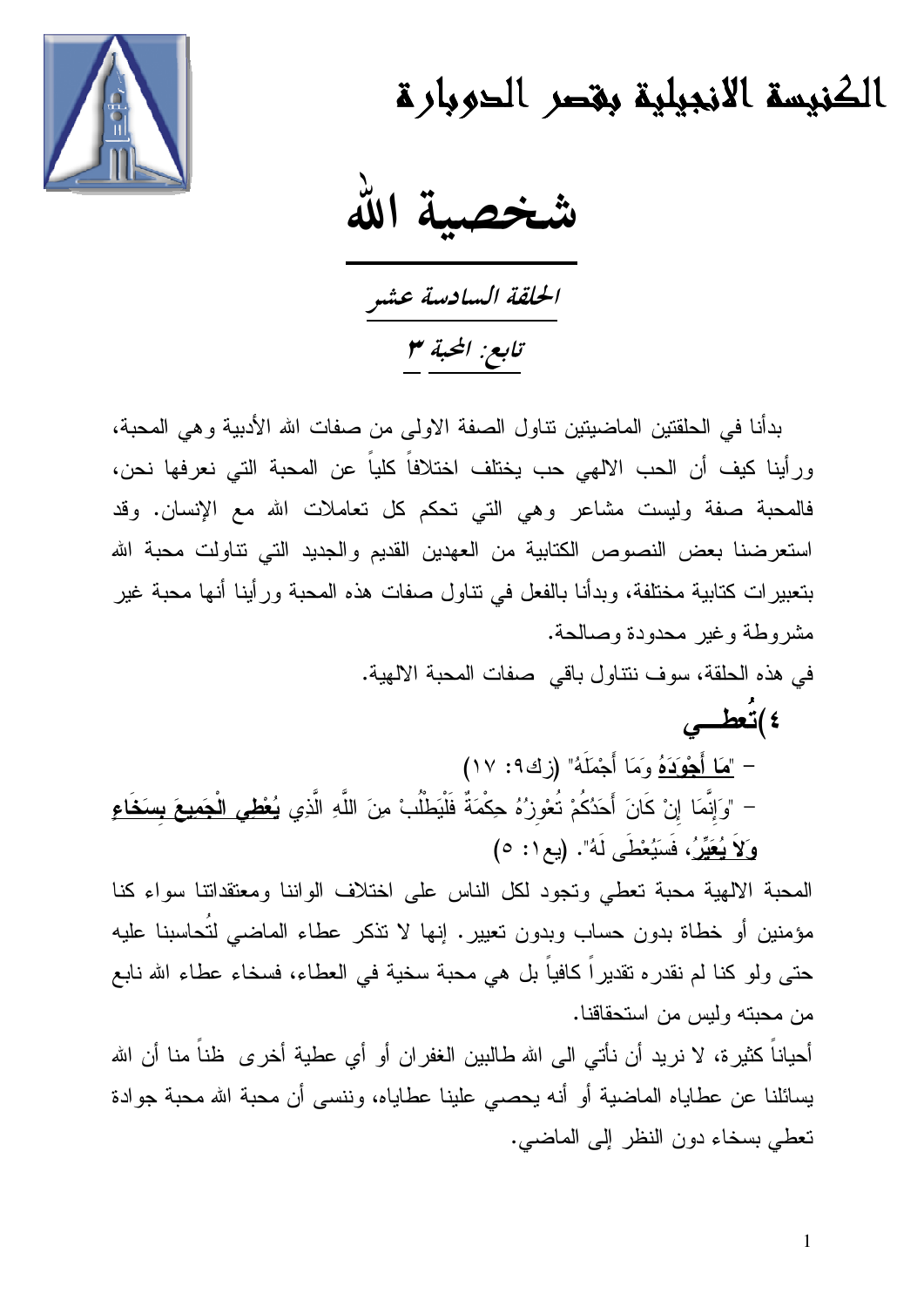ه)تضحى

المحبة الحقيقية الإلهية هي عطاء الذات للأخر، وهذا هو ما صنعه الرب يسوع من أجل العالم فلقد أعطي نفسه ووضعها حتى الموت من أجل فداء الإنسان، فالله أحـــب الانســــان أكثر مما أحب نفسه وأراد أن يضحى بالابن الوحيد من أجل الانسانية.

– "بِهَذَا قَدْ <u>عَرَفْنَا الْمَحَبَّةَ:أَنَّ ذَاكَ وَصَبَعَ نَفْسَهُ لأَجْلن</u>َا، فَنَحْنُ يَنْبَغِى لَذَا أَنْ نَضَــعَ نُفُوسَــنَا لأَجْلِ الإِخْوَةِ" . (ابو ٣: ١٦) – "لأَنَّهُ هَكَذَا <u>أَهَبَّ اللَّهُ الْعَالَمَ هَتَّى بَذَلَ ابْنَهُ الْو<sup>َ</sup>حيثَ</del> لكَيْ لاَ يَهْلِكَ كُلُّ مَنْ يُؤْمِنُ بِبهِ بَسْل<sup>ْ</sup></u> تَكُونُ لَهُ الْحَيَاةُ الأَبَدِيَّةُ".(يو ٢: ١٦) – "فِي هَذَا هِيَ الْمَحَبَّةُ:لَيْسَ أَنَّنَا نَحْنُ أَحْبَبْنَا اللهَ، بَل<mark>ْ أَنَّهُ هُوَ أَحَبَّنَا، وَأَرْسَــلَ ابْنَـــهُ كَفَّــارِ َةً</mark> <u>لحَطَابَانَا"</u>.(۱یو ٤: ۱۰)

## ٦)تشارك وتتحد بالآخر

الحب دائما يسعى إلى الانحاد بالأخر، وهذا ما نراه في الثالوث في علاقة الأب والابن والروح القدس مع بعضهم البعض− نلك الوحدة الكاملة الشاملة المبنية على الحب وهذا يظهر جلياً في الأية النالية والتي نؤكد على رغبة الأب في وحدة الجميع معاً مثل وحدة الآب والابن، فهو لا يريد فقط أن نتحد نحن ببعضنا البعض فقط بل أن يتحد هو أيضاً معنا، فهذا هو منطق الثالوث الذي يجمع الأب والابن والروح القدس معاً وهو أيضاً يريد أن يجمع الكل مع الله

– "ليَكُونَ الْجَمِيعُ وَاحِداً كَمَا أَنَّكَ أَنْتَ أَيُّهَا الآبُ فِيَّ وَأَنَا فِيكَ ليَكُونُوا هُمْ أَيْضاً وَاحِداً فِينَا لْيُؤْمِنَ الْعَالَمُ أَنَّكَ أَرْسَلْتَنِي". (يو ٢١:١٧)

هذه هي رغبة الله أن يتحد بنا ويشترك معنا ويوجد فينا ولكن بحسب اختيارنا، فهو يترك لنا حرية الارادة أن نختار هذا الحب أو نرفضه، **وقصة الابن الضال** تؤكد هذه الحقيقة فالله لايجبر الانسان على العلاقة معه وهذا عين ما صنعه الاب مع الابن الأصغر فعندما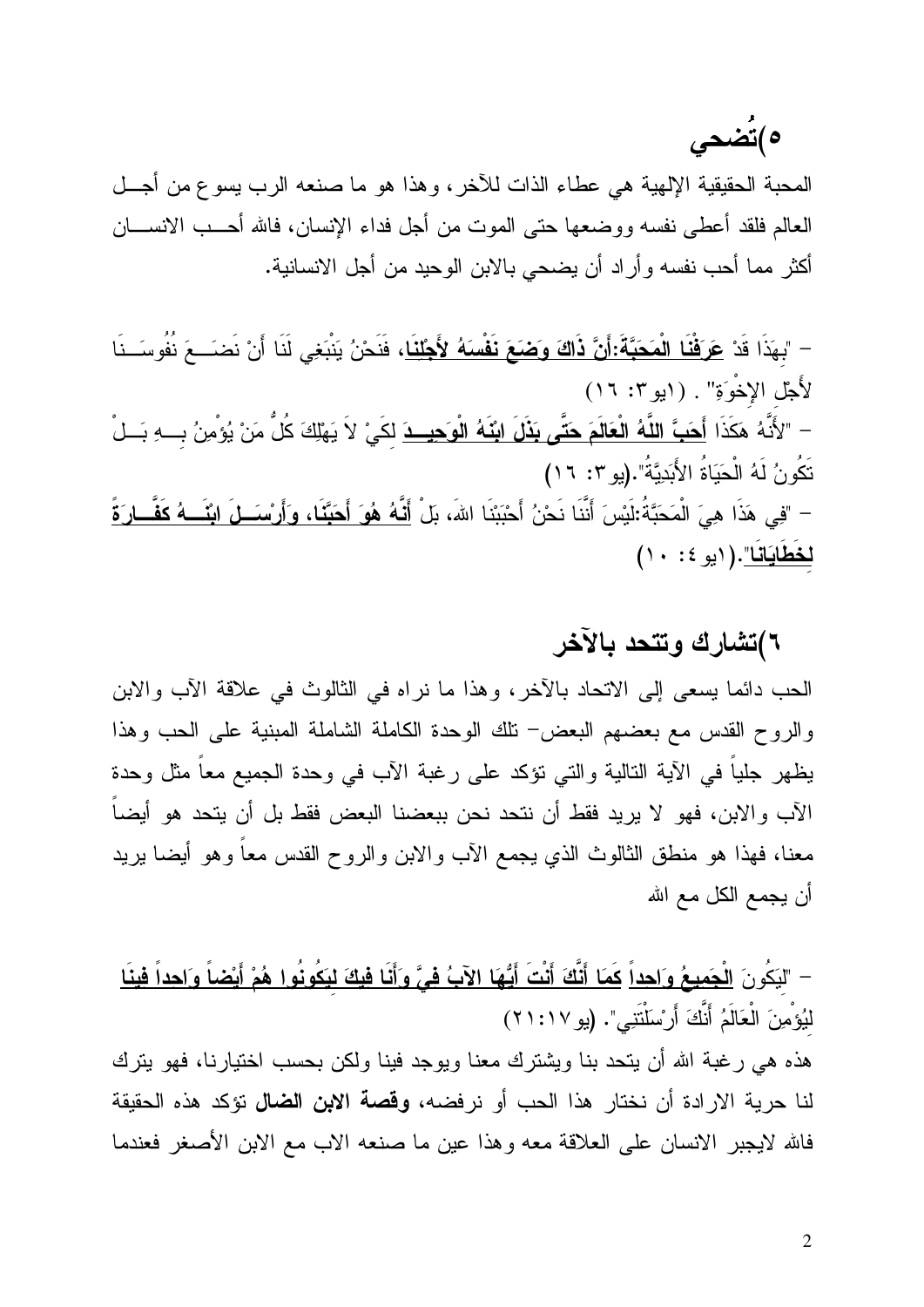أراد الابن أن يترك آباه سمح له بذلك وأعطاه مايخصه من الميراث، وعندما أراد أن يعود رأه أبوه من بعيد فركض اليه ووقع على عنقه وقبله، وهنا نظهر كل صفات المحبة الإلهية التي بلا شروط فهو لم يطالب الابن بأي شيء. هنا نظهر المحبة التي تعطي بسخاء ونضحى بكل شيء والتي نريد أن نتحد بالآخر ونقبله مرة أخرى ابن في بيته ليس ذلك فقط بل يُلبسه الآب الحلَّة الأولىي ويضع خاتماً في أصبعه ليعيد له السلطان مرة أخرى، فالله يريد أن يتحد بنا لا لأنه يريد أي شيء منا بل لأنه يريد أن يعطي الحب لكل و احد منا.

– "فَإِذْ قَدْ تَشَارِكَ الأَوْلاَدُ فِي اللَّحْمِ وَالدَّمِ اشْتَرَكَ هُوَ أَيْضاً كَذَلكَ فِيهمَا لكَيْ يُبيدَ بالْمَوْنـَــِ ذَاكَ الَّذِي لَهُ سُلْطَانُ الْمَوْتِ، أَيْ إِبْلِيسَ"( عب٢: ١٤)

## <u>أهمية صفة "المحبة" في الله</u>

الحب الالهي بهذه الصفات السنة هو حب يُبهر العقل ويجذب القلب.

■ فنحن لا نحتاج أن نتجمل أو نتتقى أو حتى أن نتغير قبل لقاء الله فهـــو الوحيـــد الذي يستطيع أن يفعل هذا، وبالتالي نستطيع أن نبني علاقة صادقة قوية حقيقيـــة مع شخص الله، فالحب هو اللغة التي يستطيع الله أن يفهمها ويتكلمها. وكما رأينا فالحب عند الله له صفات محددة واضحة وليست مشاعر مندفقة، فسإذا أردنسا أن نختار الله فعلينا أن نختار الحب كأسلوب للحياة وطريقة للتفكير؛ الحب لله والحب للناس الذين على صور ة الله، فنحن لا يمكننا أن نتقابل مع الله الإ إذا تعلمنـــا أن نعيش بالحب، فالوصية الأولى والعظمى وكذلك الوصية الثانية هي كل ما يطلب الله من الإنسان:

– «تُعِبُّ الرَّبَّ إِلَهَكَ ۚ مِنْ كُلِّ قَلْبِكَ وَمِنْ كُلِّ نَفْسِكَ وَمِنْ كُلِّ قُدْرَتِكَ وَمِنْ كُلِّ فِكْركَ وَقَرِيبِكَ مِثْلُ نَفْسِكَ». (لو ٢٧:١٠)

▪ فلم يتركنا الله هكذا دون أن يعلمنا كيف يمكن أن نعيش الحب سواء له أو للناس بل لقد قادنا إلى مصدر الحب المندفق والذي لا ينضب الذي يمكننا أن نأخذ منه ماشئنا لنعطي الله والآخرين وهذا ما نر اه جلباً في الآية النالية: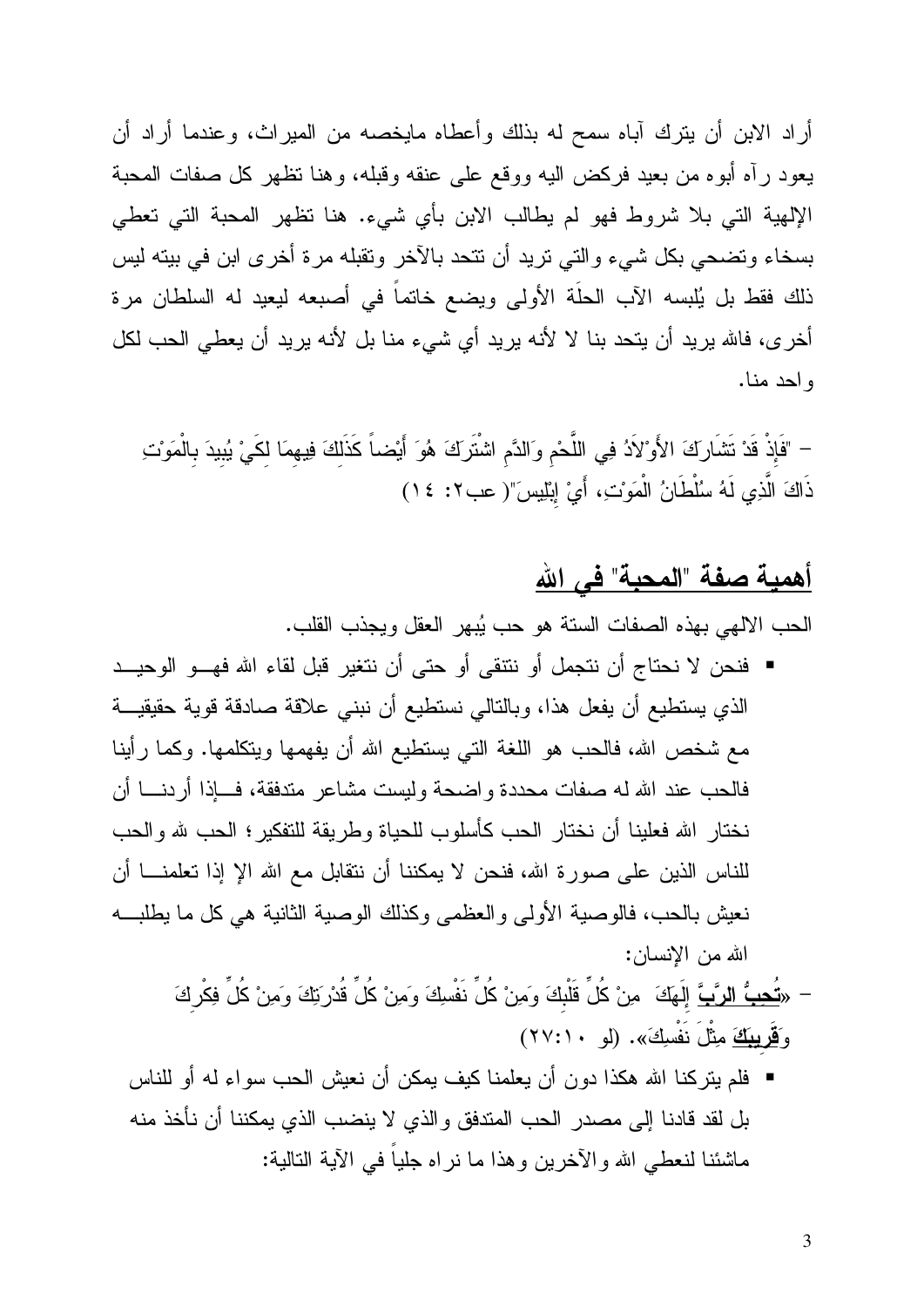– "أَيُّهَا الأَحِيَّاءُ، لنُحِبَّ بَعْضنُنَا بَعْضاً، <u>لأَنَّ الْمَحَبَّةَ هيَ منَ الله</u>، وكُلُّ مَنْ يُحِبُّ فَقَدْ و<sup>ُ</sup>لدَ م*ِن*َ الله وَيَعْرِفُ اللهَ. وَمَنْ لاَ يُحِبُّ لَمْ يَعْرِفِ اللهَ، لأَنَّ اللهَ مَحَبَّةٌ" .(١بو ٤: ٧، ٨) عندما نتيقن أن الله هو مصدر الحب وندرك هذه المحبة الفائقة المعرفة فسنجري اليه لكي نمتلئ بهذا الحب العجيب فيصير في أعماقنا ينبوع ينبع إلى كل وعلى كل المحيطين بنا حتى على أعدائنا الذين يبغون نهايتنا، فنستطيع أن نُباركهم ونُحسن إليهم ونُصلى من أجلهم

– "سَمِعْتُمْ أَنَّهُ قِيلَ: تُحِبُّ قَرِيبَكَ وَتُبْغِض عَدُوَّكَ وَأَمَّا أَنَا فَأَقُولُ لَكُمْ: أَ<u>حِبُوا</u> أَعْدَاءَكُمْ <u>بَارِكُوا</u> لاَعِنِيكُمْ. <u>أَحْسِنُوا</u> إِلَى مُبْغِضيبكُمْ ، وَ<u>صَلُّوا</u> لأَجْل الَّذِينَ يُسِيئُونَ إِلَيْكُمْ وَيَطْرُدُونَكُمْ(مت٥: ٤٤، ٤٥)

واليك الموقف التالي الذي وقفه بولس الرسول في فيلبي (أع١٦: ١٦- ٣٤) عندما شهدت لمهم امرأة بها روح عرافة بأنه هو ومن معه عبيد الله العلمي فأنتهر بولس الروح النجس وأخرجه منها وكان هذا سبب القبض على كل من بولس وسيلا بعدما قام عليهما الجمع وضرباهما ضرباً مبرحاً، ثم وُضعت أرجلهما في المقطرة، رغم أن الرسول بولس كان يحمل الجنسية الرومانية التي كانت تضمن له محاكمة عادلة وعدم التعرض له بالضرب والسجن كما حدث. أما هما فكانا يصليان ويسبحان الله فتزعزعت أساسات السجن. وكان أن أستل السجان سيفه لكي ينهي حياته لأن القانون الروماني يقضي بأن يُجازى السجان بمجموع عقوبات المسجونين الهاربين منه. ولكن الرسول بولس أنقذ السجان من أن يقتل نفسه، فما كان من السجان إلا أن ارتعد أمام هذه المحبة العجيبة التي فاجئاه بها بولس وسيلا، فعوضاً عن الانتقام والغضب الذي كان من المفترض أن يملئ قلبيهما وجد الحب والعطاء، فكان السؤال الذي ملأ قلبه: «يَا سَيِّدَيَّ مَاذَا يَنْبَغِي أَنْ أَفْعَلَ لَكَيْ أَخْلُصَ؟» فقالا: آمن بالرب يسوع فتخلص أنت وأهل بيتك وكَلّْمَاهُ وَجَمِيعَ مَنْ فِي بَيْتِهِ بِكَلِمَةِ الرَّبِّ. فَأَخَذَهُمَا فِي تِلْكَ السَّاعَةِ مِنَ اللَّيْلِ وَغَسَّلَهُمَا مِنَ الْجرَاحَاتِ، وَاعْتَمَدَ فِي الْحَال هُوَ وَالَّذِينَ لَهُ أَجْمَعُونَ. وَلَمَّا أَصْعَدَهُمَا إِلَى بَيْتِهِ قَدَّمَ لَهُمَا مَائدَةً وَتَهَلَّلَ مَعَ جَمِيع بَيْتِهِ إذْ كَانَ قَدْ آمَنَ بالله. (أع ١٦، ٣٠ - ٣٤)